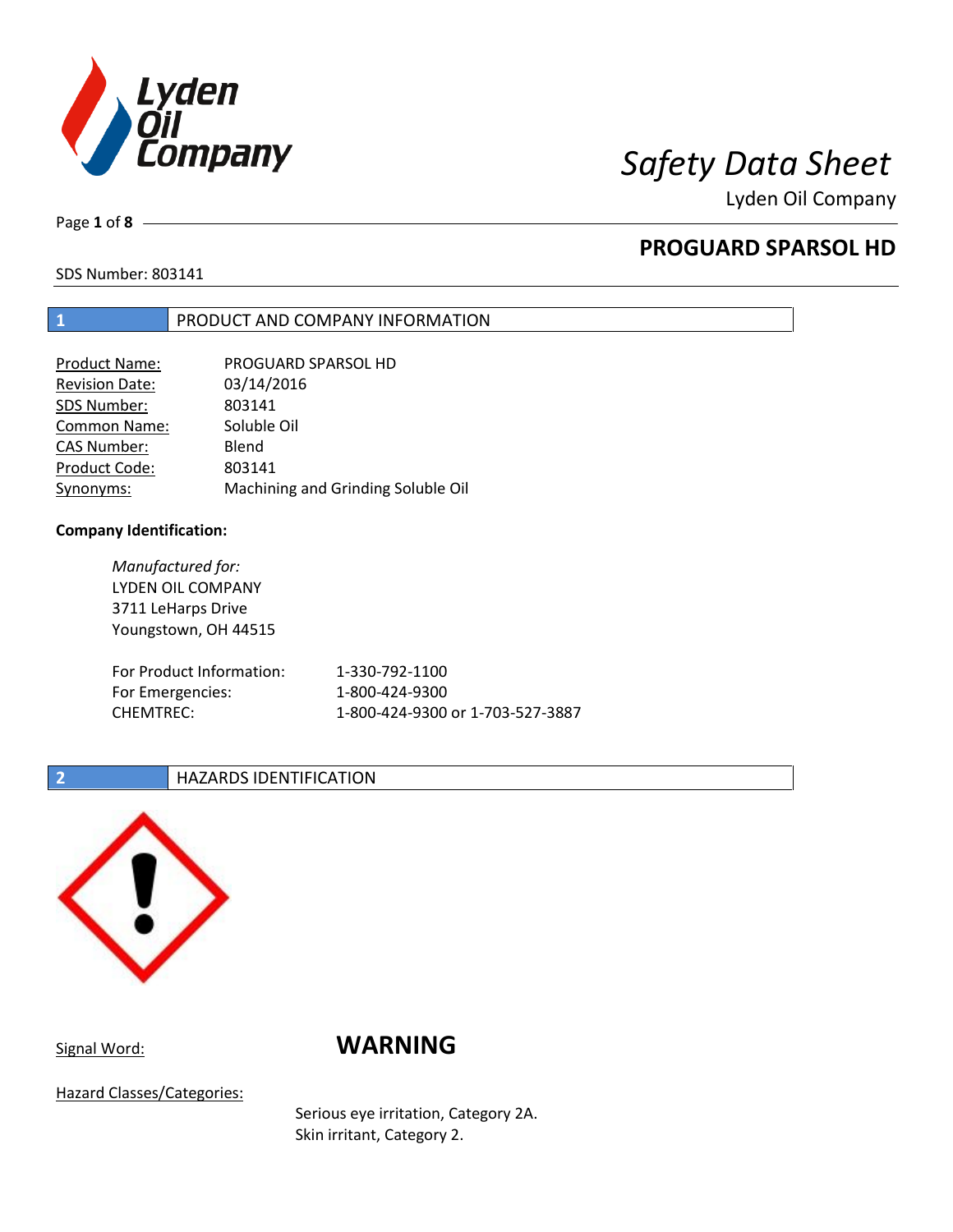

Page **2** of **8**

Lyden Oil Company

|                                 | <b>PROGUARD SPARSOL HD</b>                                                        |
|---------------------------------|-----------------------------------------------------------------------------------|
| <b>SDS Number: 803141</b>       |                                                                                   |
| Hazard Statement(s):            |                                                                                   |
|                                 | H319: Causes serious eye irritation.                                              |
|                                 | H315: Causes skin irritation.                                                     |
| <b>Precaution Statement(s):</b> |                                                                                   |
|                                 | P101: If medical advice is needed, have product container or label at             |
|                                 | hand.                                                                             |
|                                 | P102: Keep out of reach of children.                                              |
|                                 | P103: Read label before use.                                                      |
|                                 | P280: Wear protective gloves and eye protection.                                  |
|                                 | P302+352: IF ON SKIN: Wash with plenty of soap and water.                         |
|                                 | P332+313: If skin irritation occurs: Get medical advice/attention.                |
|                                 | P305+351+338: IF IN EYES: Rinse cautiously with water for several                 |
|                                 | minutes. Remove contact lenses if present and easy to $do$ – continue<br>rinsing. |
|                                 | P337+313: If eye irritation persists get medical advice/attention.                |
|                                 | P362+364: Take off contaminated clothing and wash it before reuse.                |
| Other Hazard Statement(s):      |                                                                                   |
|                                 | -NFPA Ratings:                                                                    |
|                                 | Health = $1$                                                                      |
|                                 | Fire $= 1$                                                                        |
|                                 | Reactivity = $0$                                                                  |
|                                 |                                                                                   |

**3** COMPOSITION / INFORMATION ON INGREDIENTS

## Ingredients:

*Mixture of the substances listed below with nonhazardous additions.*

| <b>Chemical Name</b>                             | <b>CAS Number</b> | Percentage |
|--------------------------------------------------|-------------------|------------|
| Distillates (petroleum), hydrotreated naphthenic | 64742-53-6        | 15-35      |
| l Triethanolamine                                | $102 - 71 - 6$    | $<$ 10     |

*\*Any concentration shown as a range is to protect confidentiality or is due to batch variation.*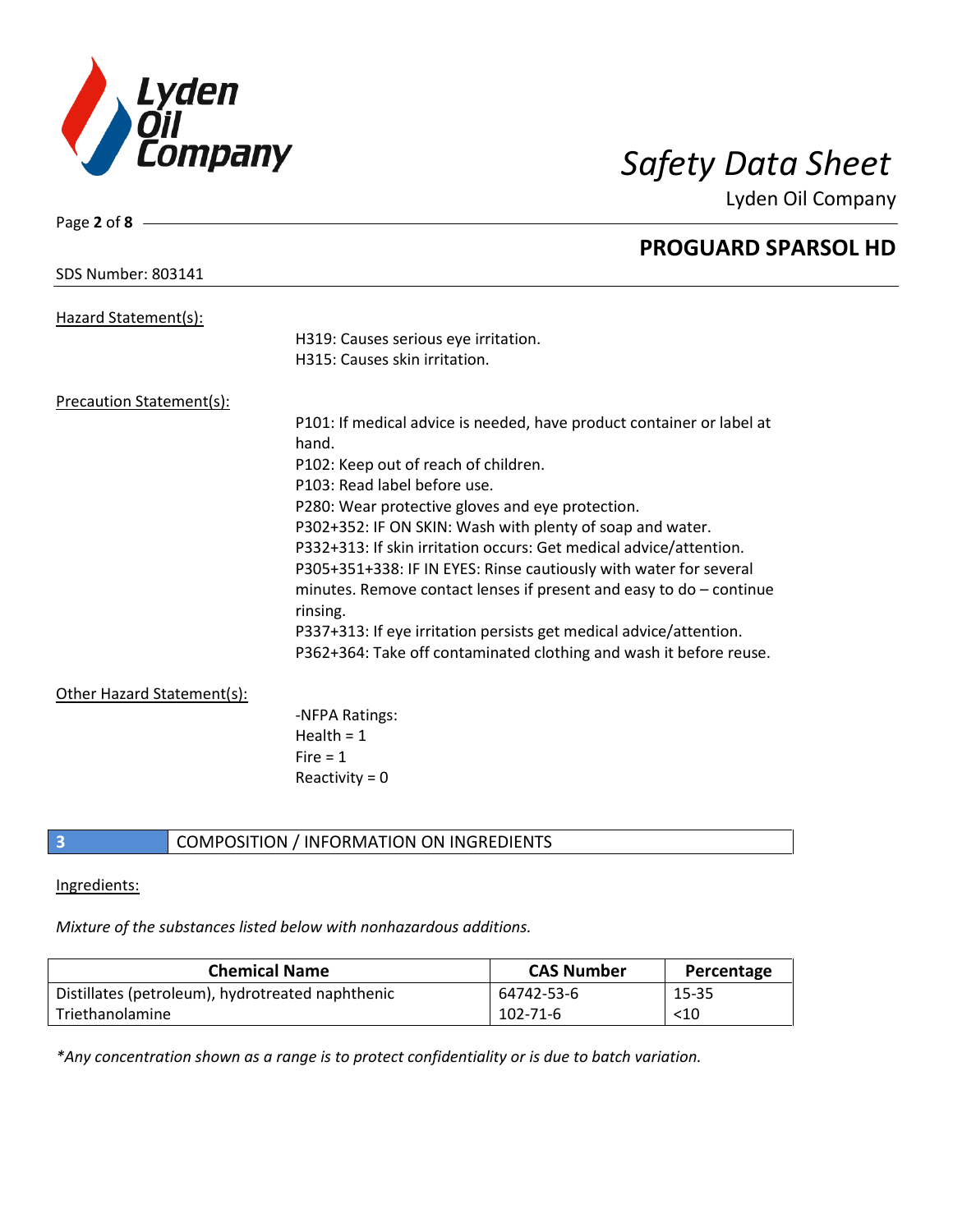

Lyden Oil Company

SDS Number: 803141

Page **3** of **8**

# **4** FIRST AID MEASURES Description of First Aid Measures: Inhalation: Remove victim to fresh air and keep at rest in a position comfortable for breathing. If the victim has difficulty breathing or tightness of the chest, is dizzy, vomiting or unresponsive, give oxygen with rescue breathing or CPR as required and transport to the nearest medical facility. Skin Contact: Flush skin with water, wash with soap and water. If irritation occurs, get medical attention. Remove contaminated clothing. Do not reuse clothing until cleaned. If material is injected under the skin, transport to the nearest medical facility for additional treatment. If redness, swelling, pain and/or blisters occur, transport to the nearest medical facility for additional treatment. Eye Contact: Flush eyes with running water for at least 15 minutes. If redness, burning, blurred vision or irritation persists, transport to nearest medical facility for additional treatment. Ingestion: Do NOT induce vomiting and obtain medical attention. Have victim rinse mouth out with water. If vomiting occurs spontaneously, keep head below hips to prevent aspiration. Symptoms and Effects, both acute and delayed: No further relevent data available. Recommended Actions:

Treat symptomatically. Call a doctor or poison control center for guidance.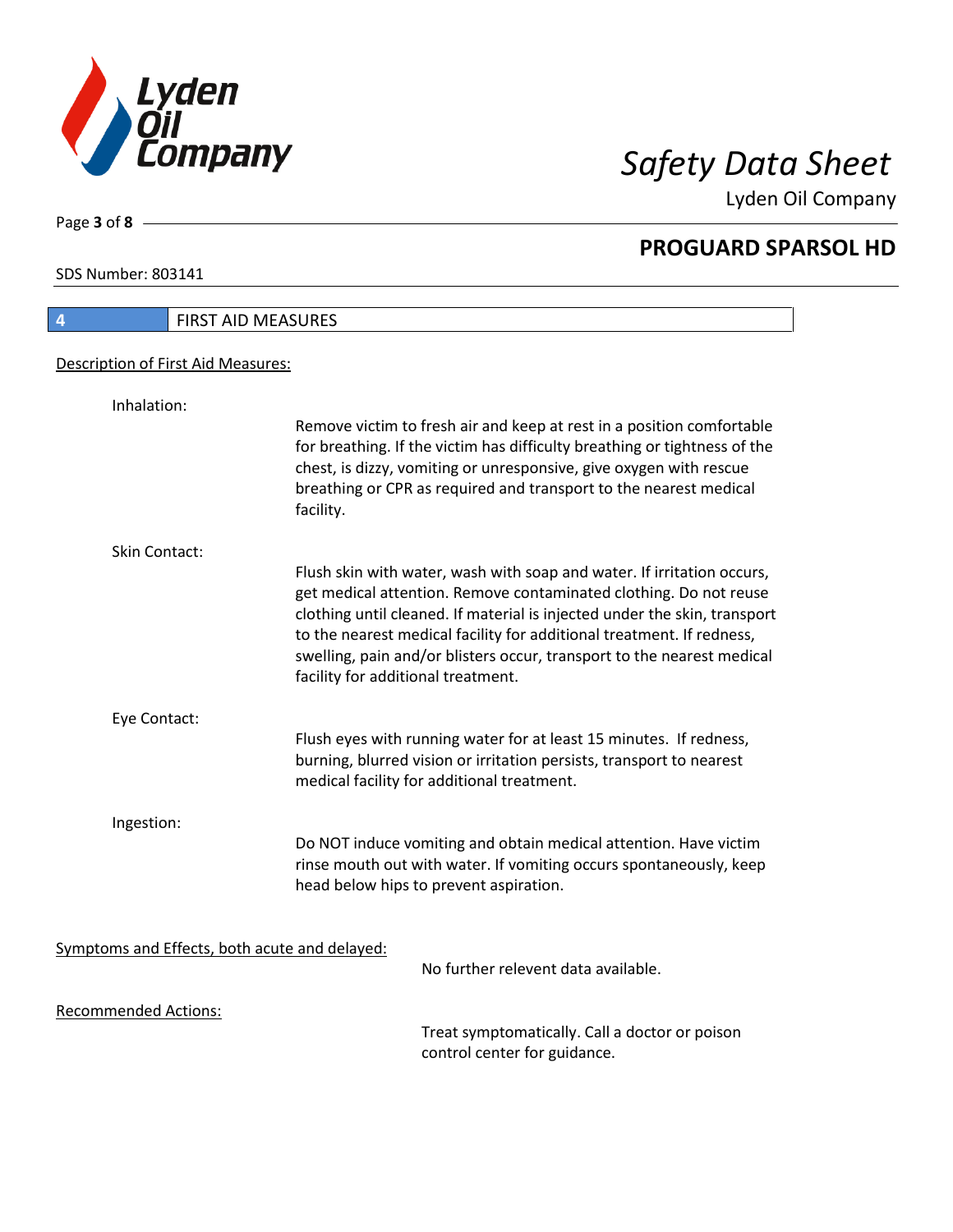

Lyden Oil Company

SDS Number: 803141

Cleanup Procedures:

| FIRE FIGHTING MEASURES<br>5               |                                                                                                                                                              |
|-------------------------------------------|--------------------------------------------------------------------------------------------------------------------------------------------------------------|
| Recommended Fire-Extinguishing Equipment: | Use dry powder, foam, or carbon dioxide fire<br>extinguishers. Water may be ineffective in fighting<br>an oil fire unless used by experienced fire fighters. |
| Possible Hazards During a Fire:           | The material as received will not support<br>combustion, however its residues may; therefore,<br>procedures for an oil fire should be followed.              |
| <b>Recommendations to Firefighters:</b>   | Proper protective equipment including breathing<br>apparatus.                                                                                                |
| <b>ACCIDENTAL RELEASE MEASURES</b><br>6   |                                                                                                                                                              |
| <b>Personal Precautions:</b>              | Avoid contact with skin, eyes, and clothing.                                                                                                                 |
| <b>Emergency Procedures:</b>              | Contain spilled material, collect in suitable and<br>properly labeled containers.                                                                            |
| <b>Environmental Precautions:</b>         | Do not allow to reach sewage system or any water<br>course.<br>Do not allow to enter ground waters.                                                          |

Pick up excess with inert absorbant material.

Page **4** of **8**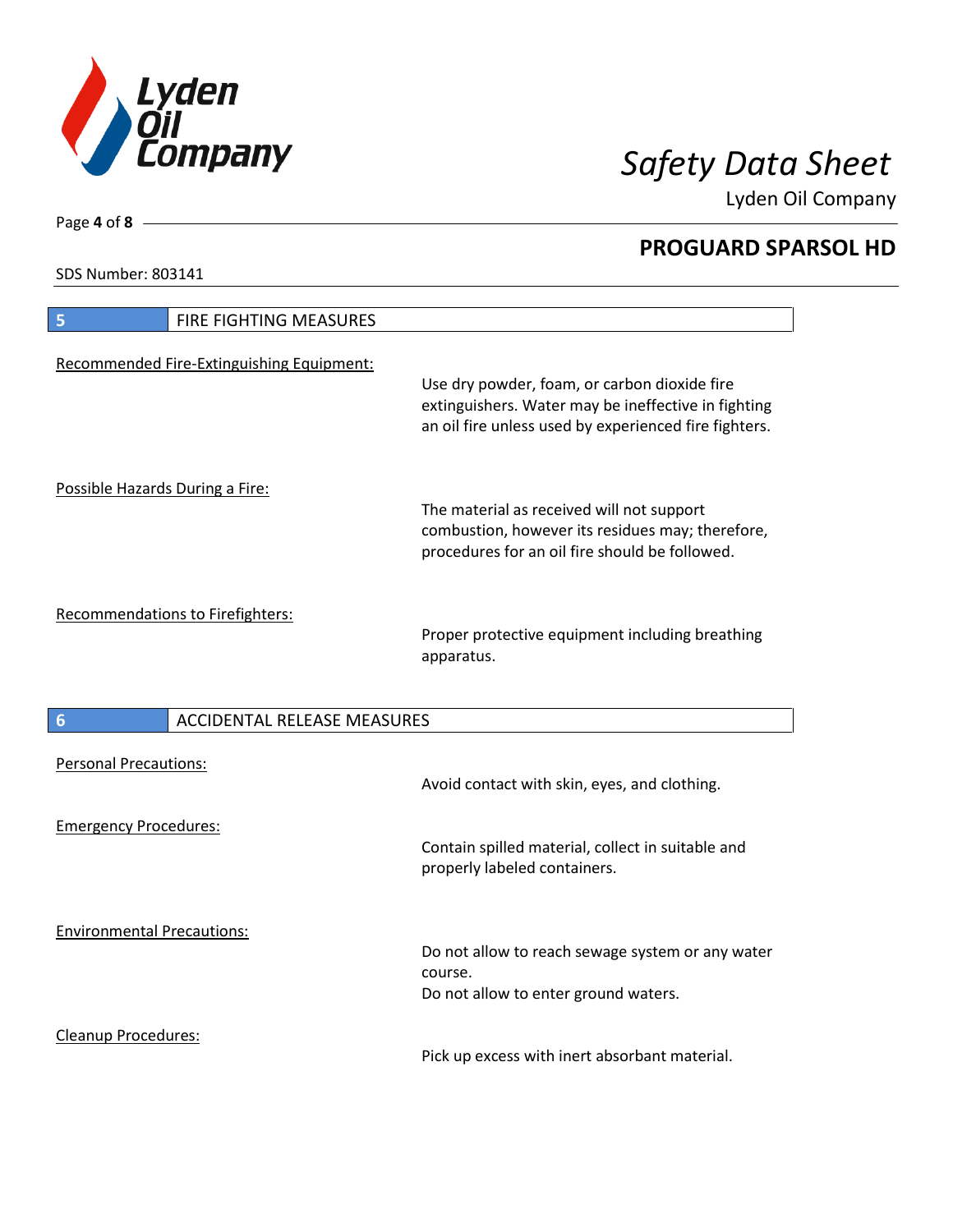

Lyden Oil Company

SDS Number: 803141

Page **5** of **8**

| $\overline{7}$                 | <b>HANDLING AND STORAGE</b>                        |                                                                                                                         |
|--------------------------------|----------------------------------------------------|-------------------------------------------------------------------------------------------------------------------------|
| <b>Handling Precautions:</b>   |                                                    |                                                                                                                         |
|                                |                                                    | Handle with care and avoid spillage on the floor.<br>Do not cut, weld, drill, grind, braze, or solder<br>container.     |
| <b>Storage Requirements:</b>   |                                                    |                                                                                                                         |
|                                |                                                    | Keep container tightly sealed.                                                                                          |
|                                |                                                    | Keep away from sources of ignition.                                                                                     |
| 8                              | EXPOSURE CONTROLS / PERSONAL PROTECTION            |                                                                                                                         |
| <b>Exposure Limits:</b>        |                                                    |                                                                                                                         |
|                                | -Distillates (petroleum), hydrotreated naphthenic: |                                                                                                                         |
|                                | OSHA TWA $-$ 5mg/m <sup>3</sup> (oil mist)         |                                                                                                                         |
|                                | -102-71-6 Triethanolamine:                         |                                                                                                                         |
|                                | ACGIH TWA $-$ 5mg/m <sup>3</sup>                   |                                                                                                                         |
| <b>Engineering Controls:</b>   |                                                    |                                                                                                                         |
|                                |                                                    | All ventilation should be designed in accordance<br>with OSHA standard (29 CFR 1910.94).                                |
| Personal Protective Equipment: |                                                    |                                                                                                                         |
|                                |                                                    | Keep away from foodstuffs, beverages, and feed.<br>Immediately remove all soiled and contaminated<br>clothing.          |
|                                |                                                    | Wash hands before breaks and at the end of work.<br>Avoid contact with eyes and skin.<br>Use safety glasses and gloves. |
|                                |                                                    |                                                                                                                         |
| 9                              | PHYSICAL AND CHEMICAL PROPERTIES                   |                                                                                                                         |

Color: Amber Physical State: Liquid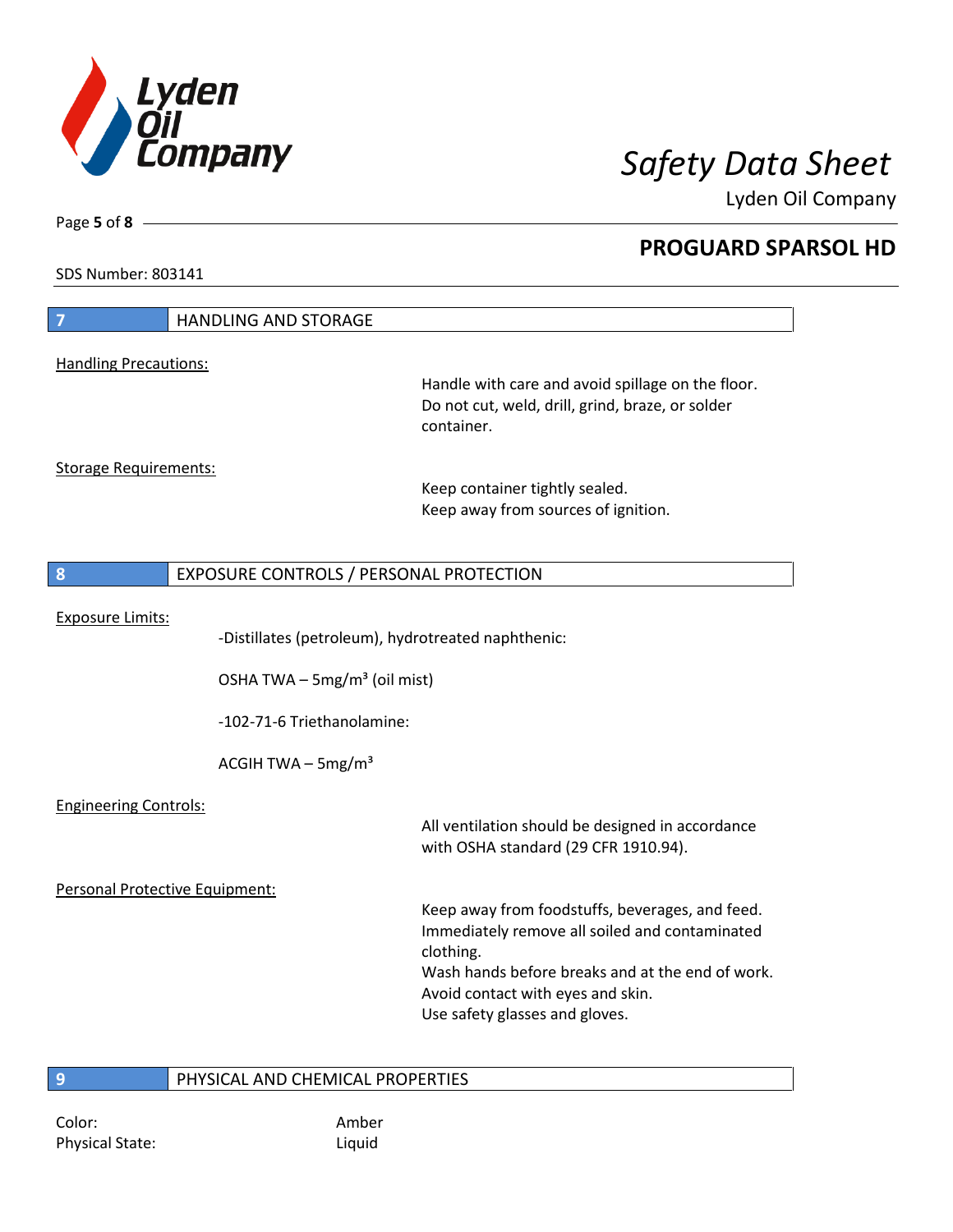

Lyden Oil Company

## SDS Number: 803141

Page **6** of **8**

| Odor:                         | Characteristic                                    |
|-------------------------------|---------------------------------------------------|
| <b>Odor Threshold:</b>        | Data not available                                |
| pH:                           | 9.5 (at 10%)                                      |
| <b>Melting Point:</b>         | Data not available                                |
| <b>Boiling Point:</b>         | $>500^\circ$ F                                    |
| <b>Boiling Range:</b>         | Data not available                                |
| Flash Point:                  | $320^\circ$ F                                     |
| <b>Evaporation Rate:</b>      | ${<}1$                                            |
| Flammability:                 | Data not available                                |
| Flammability Limits:          | Data not available                                |
| Vapor Pressure:               | Data not available                                |
| Vapor Density:                | Data not available                                |
| <b>Relative Density:</b>      | 0.9788                                            |
| Solubilities:                 | Soluble in water                                  |
| <b>Partition Coefficient:</b> | Data not available                                |
| Auto-Ignition Temperature:    | Data not available                                |
| Decomposition Temperature:    | Data not available                                |
| Viscosity:                    | 250-400 mm <sup>2</sup> /sec (kinematic at 40° C) |

## **10** STABILITY AND REACTIVITY

| Stability:                  | Stable under normal conditions.                                         |
|-----------------------------|-------------------------------------------------------------------------|
| Reactivity:                 | Not reactive under normal conditions.                                   |
| <b>Conditions to Avoid:</b> | Extreme temperature, sparks, open flame, and<br>direct sunlight.        |
| <b>Hazardous Reactions:</b> | No known hazardous reactions.                                           |
| Incompatible Materials:     | Strong oxidizers and strong reducing agents.                            |
| Decomposition Products:     | Oxides of carbon, nitrogen, sulhur, hydrogen<br>chloride, and hydrogen. |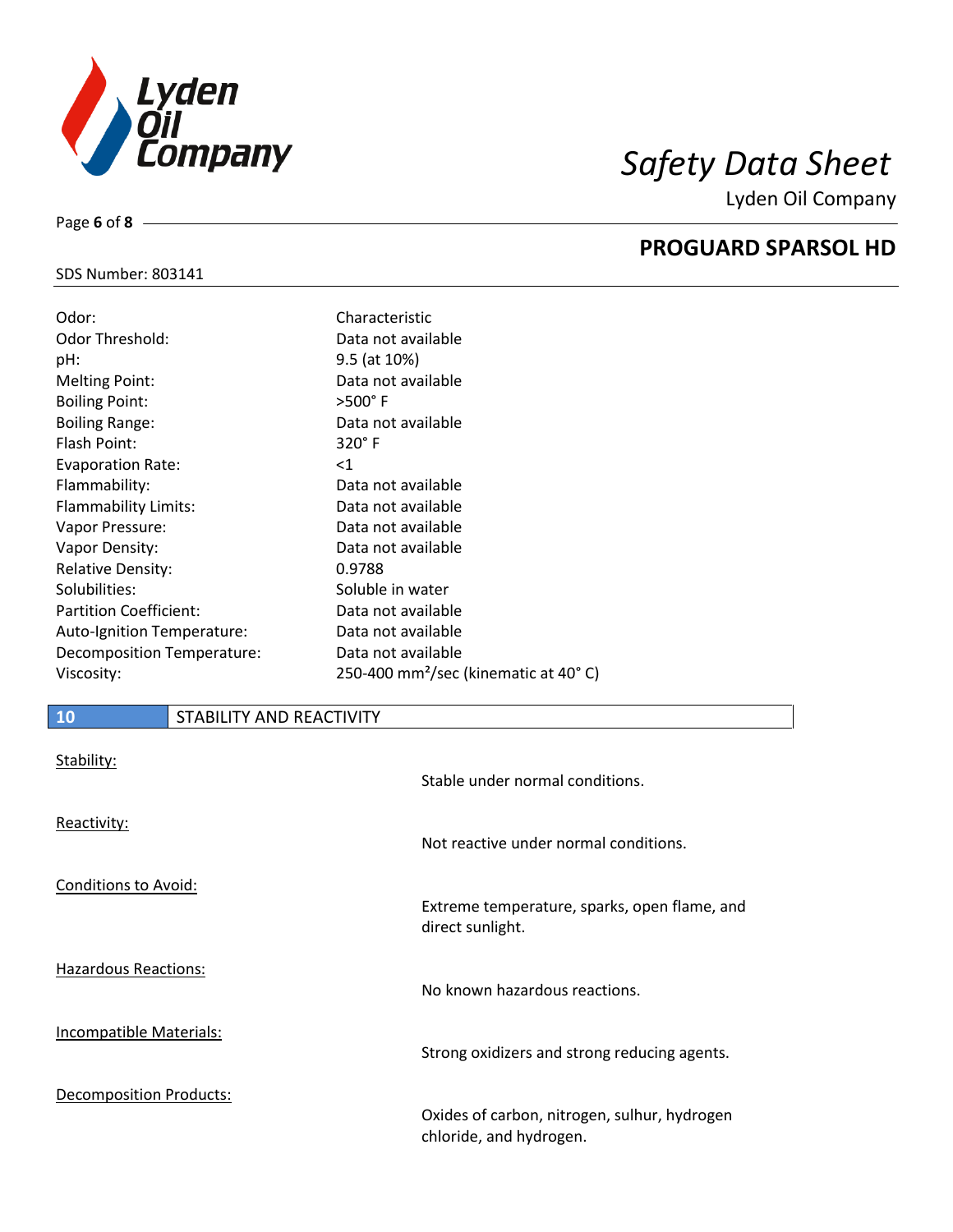

Lyden Oil Company

SDS Number: 803141

| 11<br><b>TOXICOLOGICAL INFORMATION</b>                                             |                                                                                                                           |
|------------------------------------------------------------------------------------|---------------------------------------------------------------------------------------------------------------------------|
| Routes of Exposure:                                                                | Skin and eye contact are the primary routes of<br>exposure although exposure may occur following<br>accidental ingestion. |
| <b>Exposure Effects:</b>                                                           | This mixture can cause irritation to skin and<br>irritation, redness to the eyes.                                         |
| <b>Measures of Toxicity:</b>                                                       | No test data available.                                                                                                   |
| Carcinogenic/Mutagenic Precautions:                                                | Non-carcinogenic and not expected to be<br>mutagentic.                                                                    |
| 12<br><b>ECOLOGICAL INFORMATION</b>                                                |                                                                                                                           |
| <b>Ecological Precautions:</b>                                                     | Avoid exposing to the environment.                                                                                        |
| <b>Ecological Effects:</b><br>No specific environmental or aquatic data available. |                                                                                                                           |
| <b>DISPOSAL CONSIDERATIONS</b><br>13                                               |                                                                                                                           |
| <b>Disposal Methods:</b>                                                           | Dispose of waste material in accordance with all<br>local, state, and federal requirements.                               |
| Disposal Containers:                                                               | Use properly approved container for disposal.                                                                             |
| <b>Special Precautions:</b>                                                        | Do not flush to surface waters or drains.                                                                                 |

Page **7** of **8**